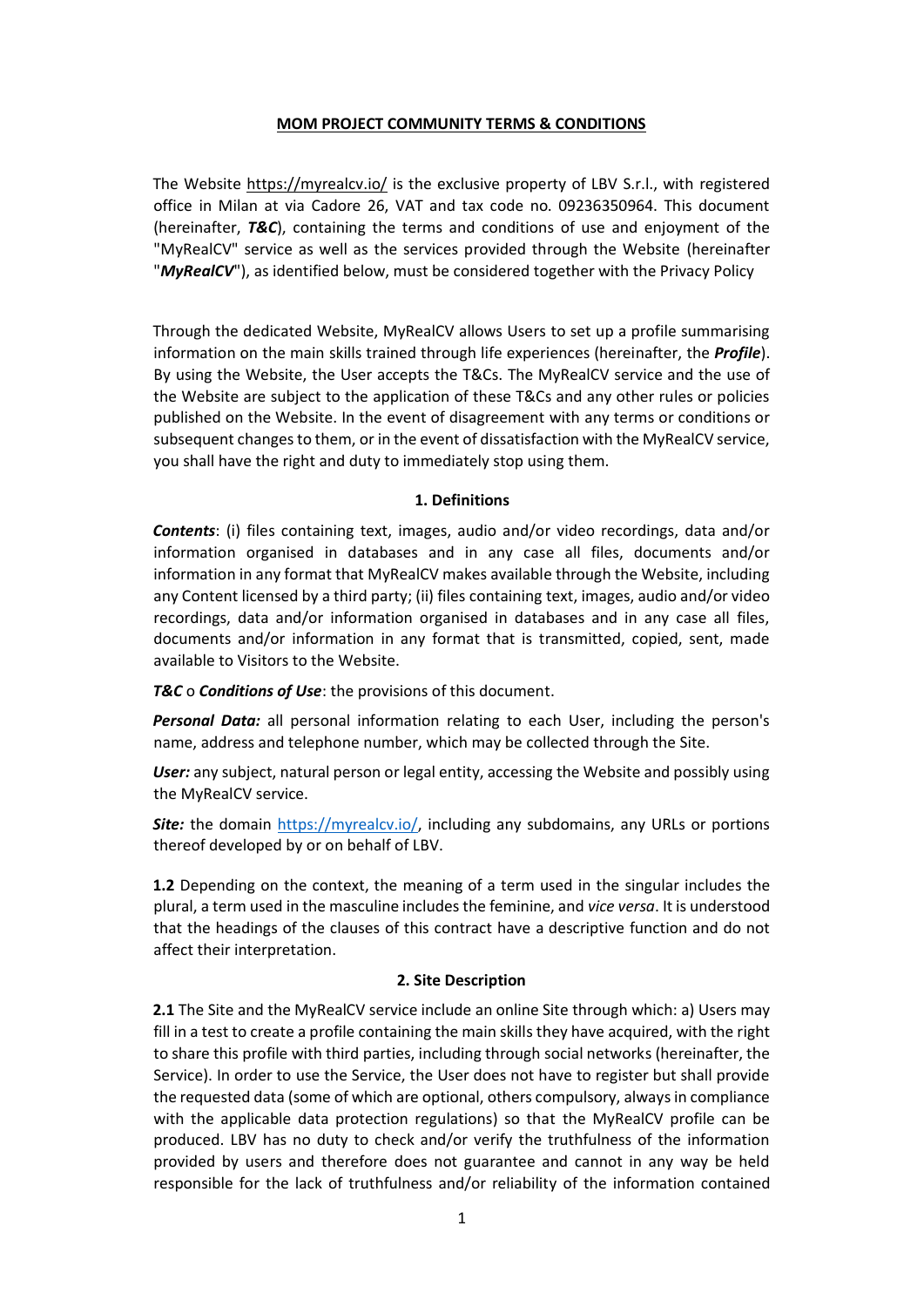therein. Likewise, LBV is not obliged to verify, nor can it confirm the exact identity of the Users.

### **3. Privacy**

The User declares to have read the Privacy Policy relating to MyRealCV, available at [this](https://myrealcv.io/wp-content/uploads/2021/11/MyRealCV-Privacy-Policy-EN.pdf)  [address,](https://myrealcv.io/wp-content/uploads/2021/11/MyRealCV-Privacy-Policy-EN.pdf) as amended from time to time, which contains all the information necessary for the User about the acquisition and use by MyRealCV of Users' Personal Data.

# **4. Liability of LBV**

### **4.1** Exclusion of guarantees

The User accepts that the use of the Site and the MyRealCV service is entirely at his or her own risk and responsibility. The Website and the service provided through it are provided on an "as is" and "as available" basis, without warranties and/or liability of any kind. All express and implied warranties, including, without limitation, the warranties of merchantability and fitness for a particular purpose are expressly disclaimed to the fullest extent permitted by law, and to the same extent, LBV disclaims all warranties for the safety, reliability, timeliness, accuracy, and performance of the Website.

To the fullest extent permitted by law, LBV disclaims all warranties for other services or goods received through or advertised on the Site.

To the fullest extent permitted by law, LBV disclaims any liability for the transmission of computer viruses or other harmful components in connection with the Site or the service provided therein.

## **4.2** Limitations of liability

In no event shall LBV be liable for any damages to third parties or contracting parties resulting, directly or indirectly, from the use of the Website or the MyrealCV service, or resulting from any contract between Users or between Users and third parties. This exclusion of liability covers, among others, direct, indirect, incidental, consequential damages, including: loss of profits, loss of data or loss of goodwill; computer damage; cost of substitute products or services; any damage related to personal or physical injury.

This limitation of liability shall extend to cases where LBV is advised of the possibility of such damages.

The damages to which the limitation of liability refers may result from the use or misuse of the Website or the services rendered through it, from the inability to use the Website or the MyRealCV service or from the interruption, suspension, modification, alteration, or termination of the Website or service.

This limitation also applies with respect to damages suffered as a result of other services or products received through advertising or in connection with the Site or any link on the Site, and as a result of information or advice received through or advertised in connection with the Site or any link on the Site. These limitations apply to the fullest extent permitted by law.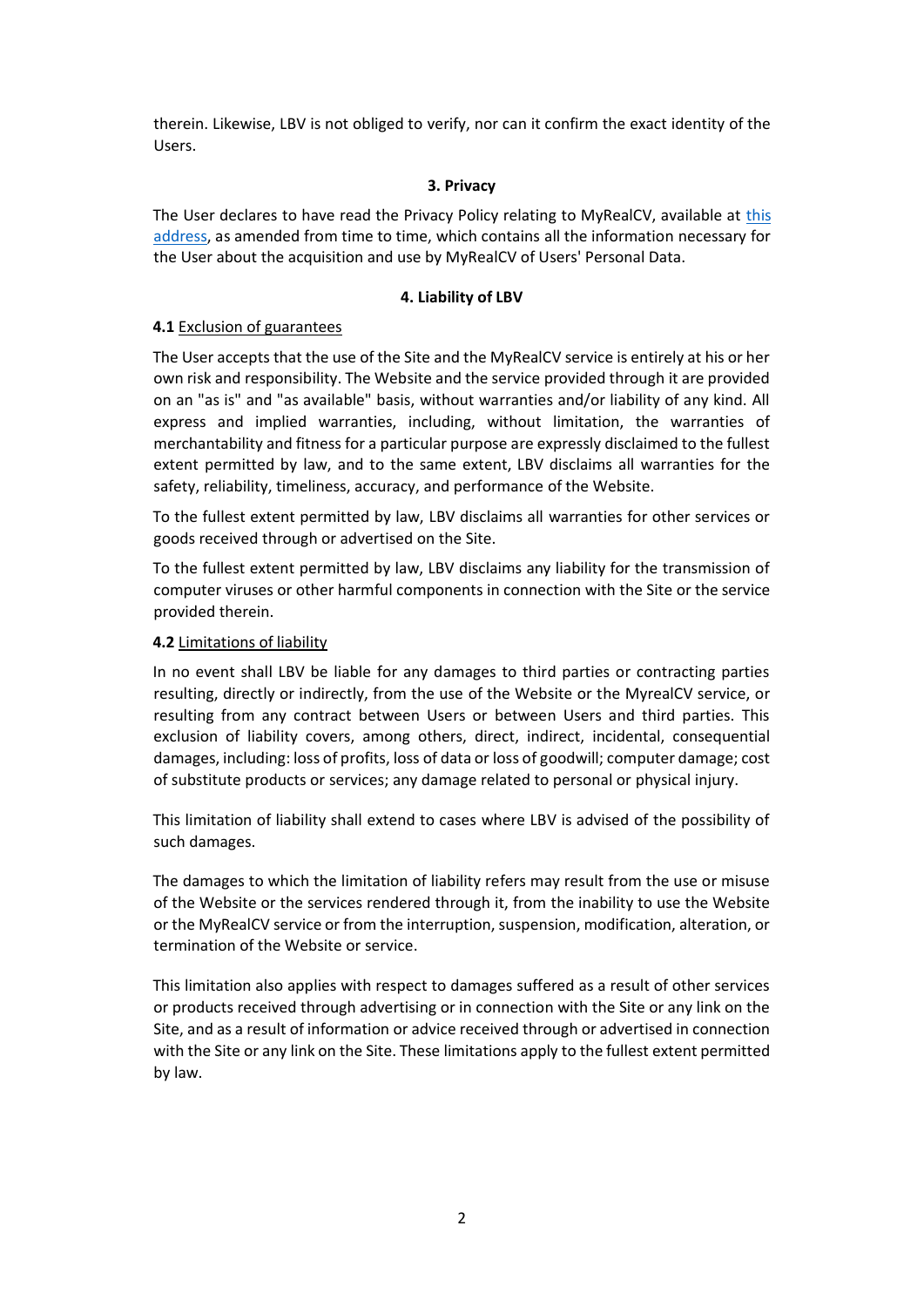## **5. Content published on or via the Site**

# **5.1** User-sourced content

All Content posted on the Site, transmitted through, or accessed via links from the Site, is the sole responsibility of the User from whom such Content originates. The User is solely responsible for any Content posted, emailed or otherwise made available through the Site. User understands that LBV does not control and is not responsible for Content made available through the Site, and that by using the Site, User may be exposed to Content that is offensive, indecent, inaccurate, illegal, or misleading.

## **5.2** Links to other websites

The Site may contain links to third-party websites or resources. LBV is not responsible for: (i) the availability or accuracy of such websites or resources; or (ii) the Content, products, or services on or available from such websites or resources. Links to such websites or resources do not imply any endorsement by LBV of such websites or resources or the Content, products, or services available from such websites or resources. The User assumes sole responsibility for and all risks arising from his or her use of such websites or resources or the content, products or services on or available from such websites or resources.

LBV is also not responsible for the privacy policies or practices employed on other websites. When a User clicks on a link to another site, the User is responsible for reading that site's privacy policy.

## **5.3** User authorisation

Notwithstanding the foregoing, Users irrevocably authorize LBV, and/or other parties to whom LBV grants such authorization, to use the Content and any part or element thereof, without restriction, throughout the world, in perpetuity and for the duration of the legal protection granted in any country in the world.

By way of example but not limited to, the above-mentioned authorisation also includes the right:

- to publish, disseminate, communicate to the public and make available to the public in such a way that everyone can have access to it at the time and place individually chosen, in whole or in part, by any means and/or technology and in any way (including interactive), currently known and/or developed in the future, the Contents through the Site;

- for the purposes of the above, to reproduce and modify the Contents in any way or form in order to comply with the technological constraints imposed by the operating methods of the Site;

The above rights are considered to be granted on a non-exclusive basis and therefore the User remains entitled to use the same Contents in any form and manner.

#### **5.4** User Statement

The User declares that he/she fully and legitimately owns all the rights relating to the Contents (by way of example but not limited to: copyright, image and/or personality rights in general, trademark rights and other private rights, privacy rights, portrait rights, etc.) that he/she publishes on the Website.

The User expressly declares that where he or she is not the full owner of the rights to the Content that he or she publishes, he or she has been expressly authorised to dispose of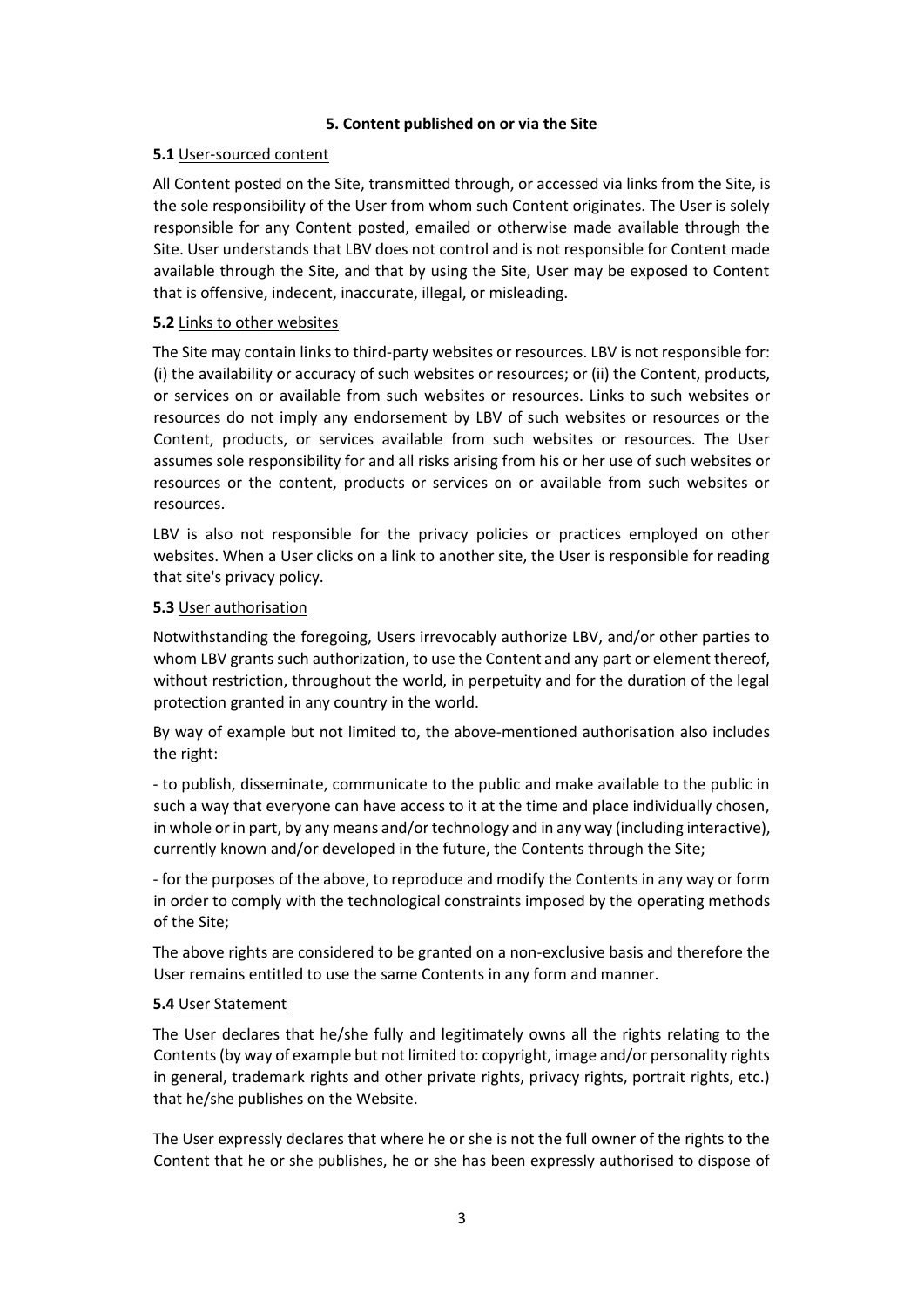the Content by the third-party owners of these rights and is therefore fully entitled to grant authorisation to use the Content to the extent provided for in these Conditions.

The User agrees not to publish any Content if such Content and/or its use

- is false, obscene, pornographic, defamatory, or includes racist, violent, offensive, harassing information, or incites to commit crimes or is otherwise illegal in Italy or in the place where you use the Site or the MyRealCV service under any other law however applicable;

- violates the rules on the processing of personal data or the protection of trade secrets and confidential information;

- presupposes that the User possesses authorisations, rights or requirements required by law that he does not have;

- infringes patents, trademarks, copyrights or other rights of third parties;

- contains computer viruses or any program or software designed to interrupt, destroy, damage or even limit the functionality of any software, hardware or network equipment or services or the Site;

- is in any way harmful to LBV, Users or third parties.

For all the above, the User releases LBV from any liability, damage, cost and compensation. The User guarantees the good quality of the Content he/she publishes and its suitability for the intended use.

#### **6. Amendments**

LBV reserves the right, at its sole discretion, to modify the Site or the service provided through it, or to modify these Terms of Use, at any time and without prior notice. In the event of changes to these Conditions, they will be published on the Site. The "Last updated date" at the bottom of these Terms will also be updated. By continuing to use the Site following the posting of a change to the Site or the sending of the notification of a change to the Terms of Use, the User accepts these Terms as amended. If you do not agree with these changes, your only option is to cease using the Site.

#### **7. Intellectual and industrial property rights**

Subject to the provisions of the Site's Privacy Policy, any Content transmitted to the Site or LBV by Users, whether by email or other means, for any reason whatsoever, shall be treated as non-confidential and non-proprietary. In the event that Users own all rights to such communications or Content, they expressly grant LBV and its designated licensors a non-exclusive, perpetual, worldwide license to copy, distribute, display, perform, publish, translate, adapt, modify, and or use such material for any purpose whatsoever, regardless of the form or medium (now known or hereafter unknown) in which it is used.

Please do not publish confidential information or information protected as intellectual or industrial property rights on the Site, unless otherwise agreed in writing.

If a User believes that his/her intellectual or industrial property rights or others have been infringed by a publication on the Website or through the MYRealCV service by another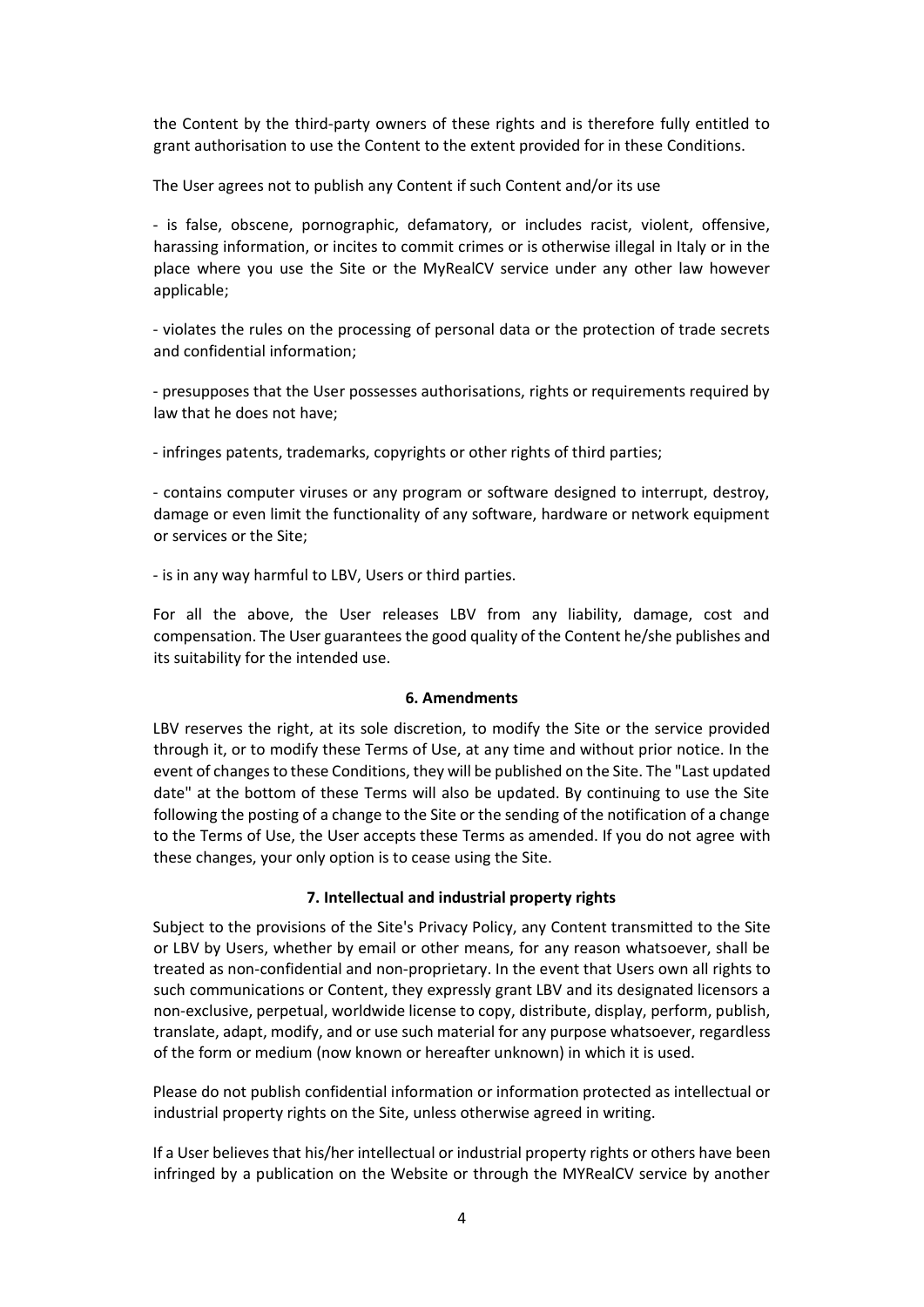User, the User must immediately, within 48 hours of discovering the infringement, send a written notice to LBV, email: info@myrealcv.com.

To be effective, the notification must include:

- The physical or electronic signature of the person authorised to act on behalf of the owner of an exclusive right that has allegedly been infringed;

- Identification of the protected Content that is allegedly infringed;

- Information reasonably sufficient to permit us to contact the complaining party, including an address, telephone number, and, if available, an email address at which the complaining party may be contacted

- An identification of the material that is claimed to be infringing and information reasonably sufficient to permit us to locate the material;

- A statement that the complaining party has a good faith belief that use of the material is not authorised by the copyright owner, its agent, or the law; and

- A statement by the complaining party that the information in the notification is accurate, and under penalty of perjury, that the complaining party is authorised to act on behalf of the owner of an exclusive right that is allegedly infringed.

The User agrees that upon receipt of a notice of claimed intellectual property infringement, LBV may immediately remove the identified materials from the Site without liability to Users or any third party.

The User grants LBV a perpetual, royalty-free, non-sublicensable, non-transferable and non-territorial licence to use the profile photograph uploaded during the use of the MyRealCV service and expressly authorises LBV to use his or her own image depicted in the said photograph for the sole purpose of advertising the MyRealCV service. In any case, LBV's use shall be carried out in a manner, time and circumstances that do not harm the image and good name of the User who is the legitimate owner of the photograph and image rights.

#### **8. Indemnity**

The User of the Site agrees to release, defend, indemnify and hold LBV and its affiliates and subsidiaries, and their officers, directors, employees and agents harmless from and against any and all claims, liabilities, damages, losses and expenses, including, without limitation, reasonable legal and accounting fees, arising out of or in any way related to:

- Users' access to or use of the Site, Services or Content, or their violation of these Terms of Use;

- the Content processed, transmitted, copied, sent, made available by the Users themselves;

- interaction with any other User;